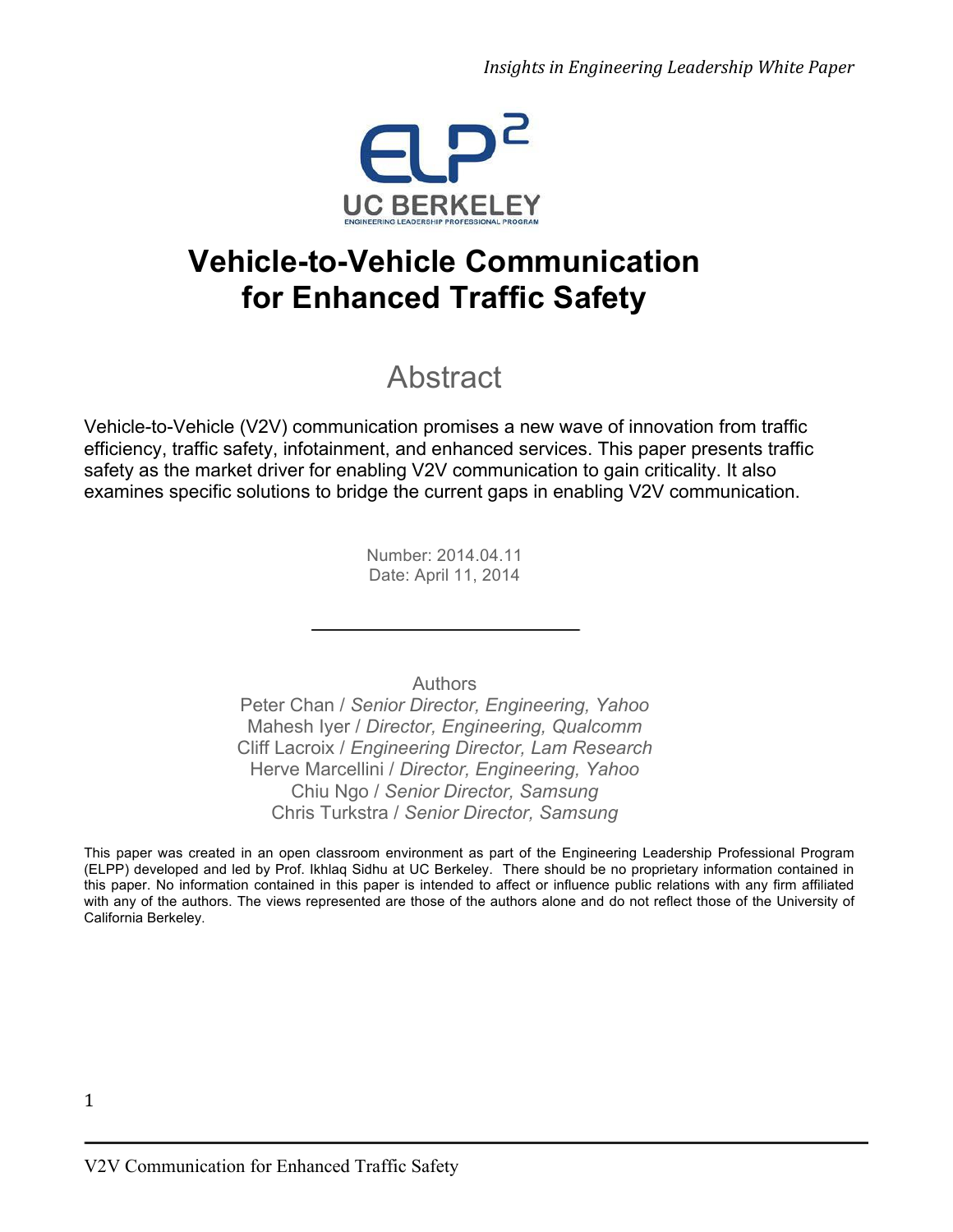#### **Table of Contents**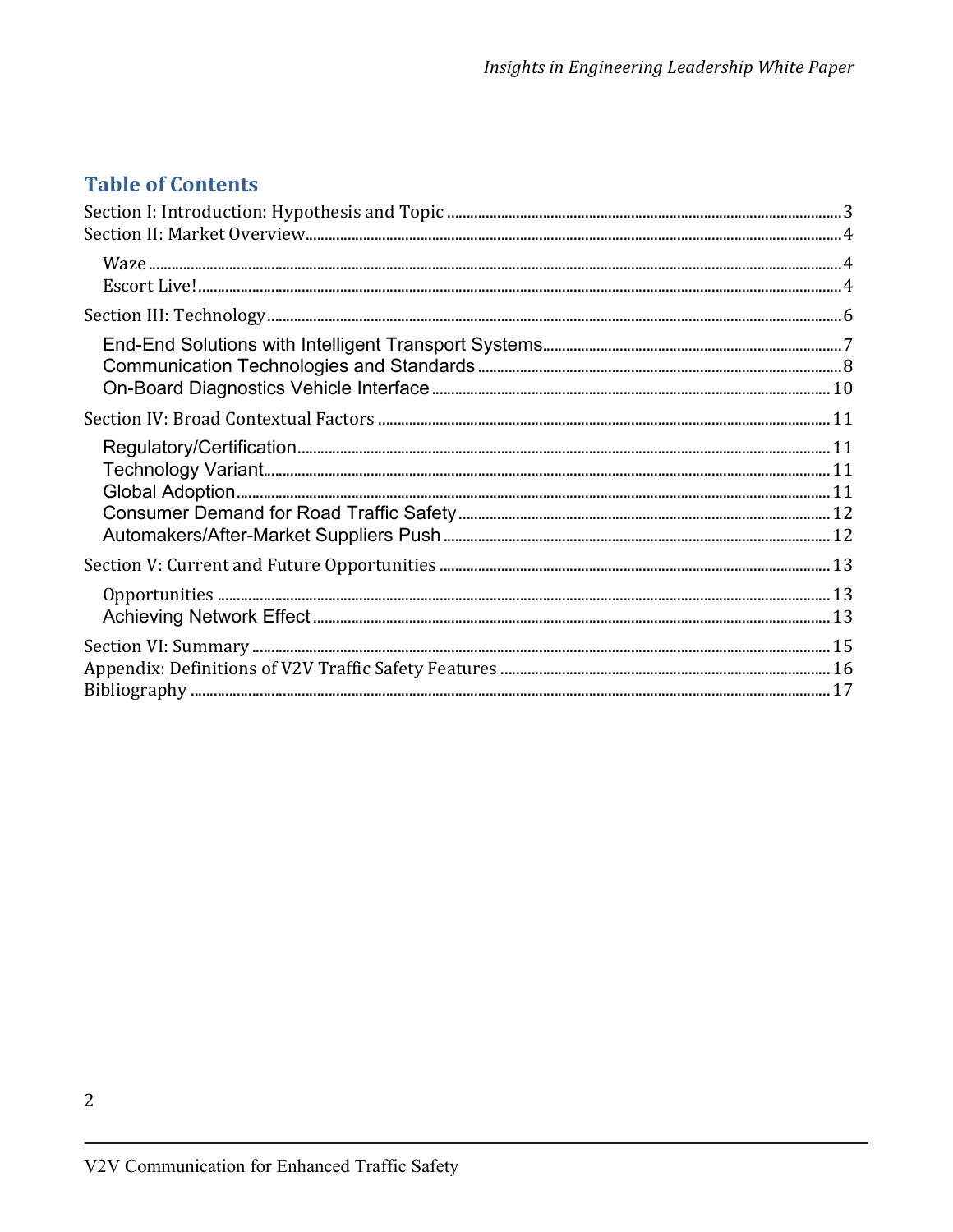# Section I: Introduction: Hypothesis and Topic

It could be argued that the incorporation of advanced technology into consumer products is a market driven phenomenon. Build a better mousetrap and they will come. It is the American way. It is the very definition of capitalism as one of the cornerstones of the U.S. economy. From iPhones, to memory chips to refrigerators, we see this dynamic playing out. There are however segments of the U.S. economy where alternate motivations for technology incorporation exist; the automotive industry has proven a leader in this regard.

Consider concerns in the 1970s regarding American dependence on foreign oil: a situation with political, economic, and practical dimensions. This phenomenon, when combined with various environmental concerns came together to motivate the U.S. Congress to develop and promulgate the so-called Corporate Average Fuel Efficiency (CAFÉ) standards. These standards drove American and ultimately foreign auto producers to spend billions of dollars developing and improving technology affecting automotive fuel efficiency. Today, automotive consumers around the world enjoy fuel efficiencies called impossible only a few decades ago.

Another example of somewhat unique motivation for technology incorporation in consumer products is the concern for safety – and again in this case, in the automotive segment of the economy. Forty years ago, antilock brakes (ABS) began appearing as optional features in high-end cars. Today, over 90% of cars sold in the U.S. have ABS systems. This is even more interesting when we examine the array of studies done on the efficacy of ABS systems. While results vary, several studies have concluded that while ABS systems have had significant impact on the frequency and severity of highway crashes involving commercial multi-axle vehicles, the effect on light-duty vehicles (is essentially trivial. Yet in spite of these findings, year by year, we see increased adoption of ABS systems into every segment of the automotive market. Clearly, the U.S. concern for safety, whether it is consumers worried about it, or auto companies using it as cornerstones in advertising, or insurance companies building it into their rate structures, has proven itself as a standalone motivation for the incorporation of advanced technology into American automobiles.

Today, we are confronted with the idea of the internet of things (IOT). It is a concept that dazzles the mind – in product features, in commercial possibilities, in social implications, and on and on. If we consider how this IOT concept can get focused on the internet of cars (IOC) and even more focused on vehicle to vehicle (V2V) communications, we quickly grasp several key dimensions or enablers which bound this argument and which will provide a basis to move this technology forward.

These key dimensions include consumer demand, government mandates and standards, technical capabilities, physical infrastructure, and key social factors. Our hypothesis lies on traffic safety as the market driver for enabling V2V communication to gain criticality. In the following sections, we will examine these factors as we examine the evolution of V2V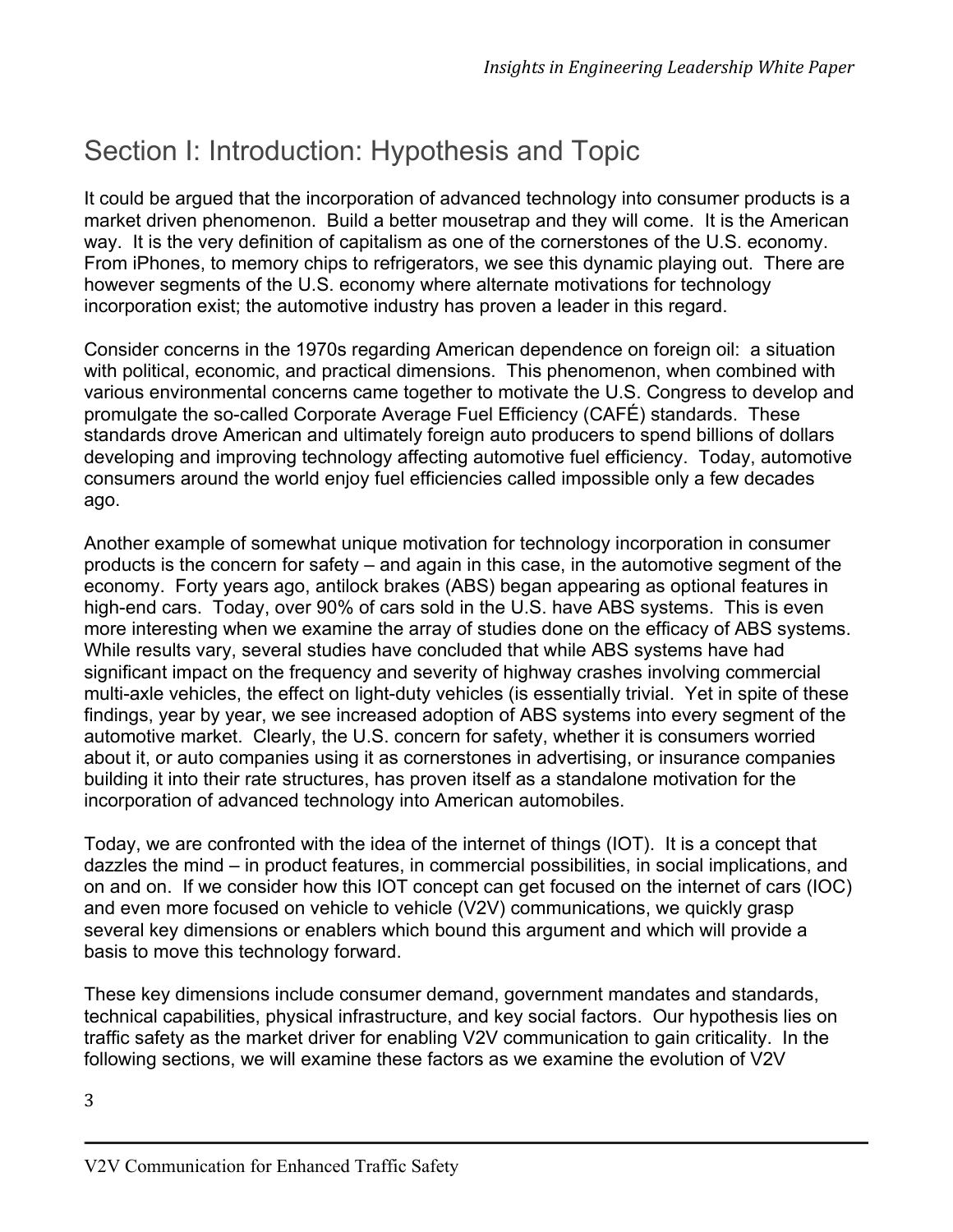communications.

#### Section II: Market Overview

While there have been several pilots and studies, there is no solution currently available that allows one vehicle to "talk" to another vehicle. There are few available as applications on smartphones, which can serve as approximations. But, as vehicle systems are not integrated with smartphones, the functionality available in these solutions is limited to sharing of data input by users. Additionally, information reported must round-trip through the Internet. While they cannot provide rapid in-situ safety features that true V2V can, their features and usage can be instructive in terms of the value and adoption rates of products with demand side economies of scale.

#### **Waze**

Waze is a smartphone-based navigation application that uses crowd-sourced data to provide better traffic information. It also allows users to report road hazards (weather, accidents, construction, police activity, etc.). These reports are immediately visible to other Waze users nearby. Other users can use this crowd-sourced data to modify their behavior, therefore increasing safety.

In June, 2013, Waze was acquired by Google, Inc for \$996M. [1] At that time, there were approximately 50 million active users of Waze worldwide. [2].



Figure 1-1: Active Waze Users over time [3]

#### **Escort Live!**

4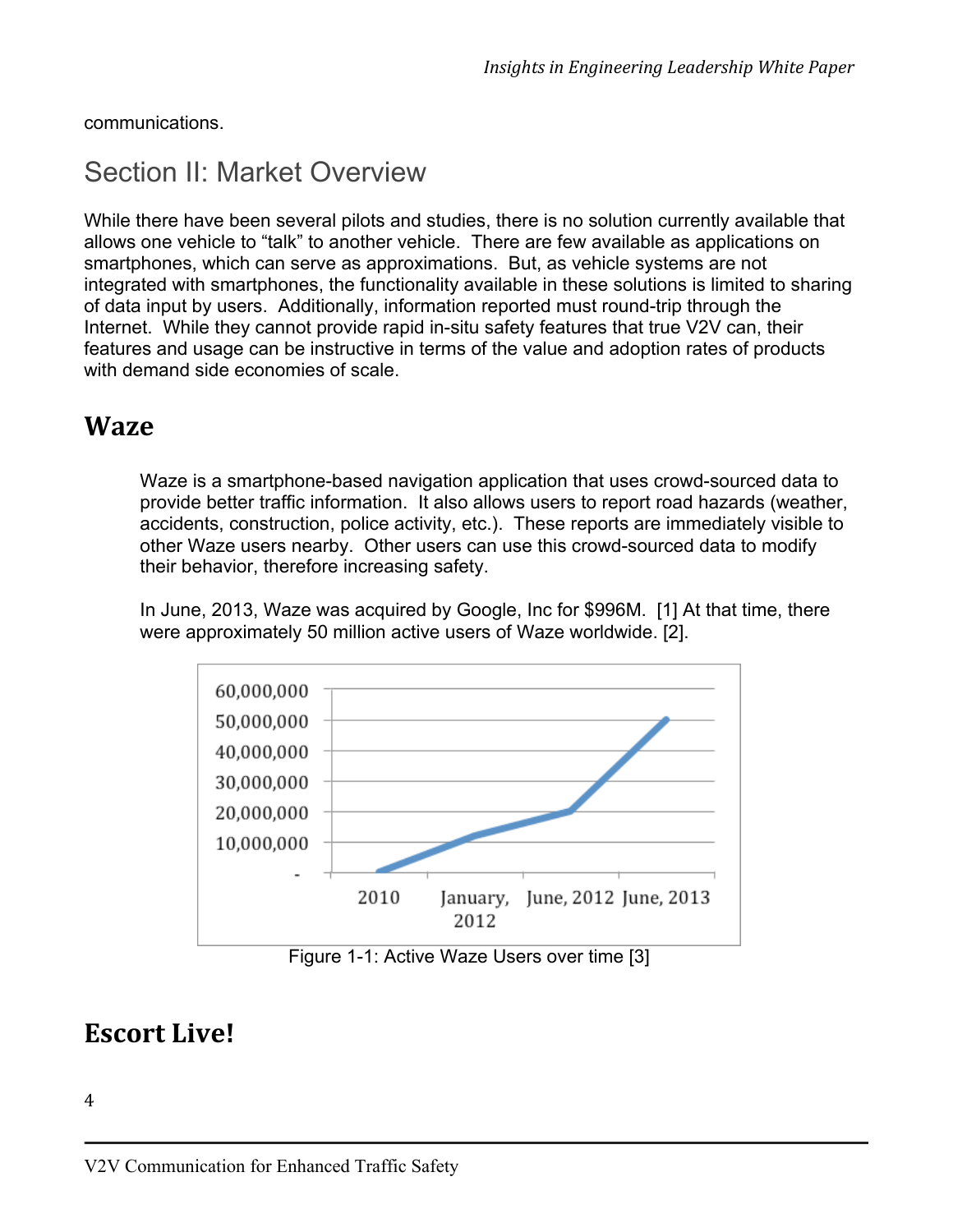Escort Live is a service that integrates certain radar detectors manufactured by Escort Incorporated with a user's smartphone. The primary goal of the system is to provide users of these products increased police presence information in order to avoid traffic citations. When police radar is detected, the event and location is automatically sent to other users of this system.

There is no publically available information regarding the number of users of Escort Live!. There is also no indication that Escort Live! has gained enough users to see the effect of demand-side economies of scale.

As stated, these offerings are at best approximations of the benefits of automatic V2V safety technology. These systems cannot provide automatic and time-critical safety features (see details in Appendix) that true V2V safety systems promise, such as:

- 1. EEBL: Emergency Electronic Brake Lights
- 2. FCW: Forward Collision Warning
- 3. BSW: Blind Spot Warning
- 4. LCW: Lane Change Warning
- 5. LTA: Left Turn Assist
- 6. IMA: Intersection Movement Assist
- 7. DNPW: Do not pass warning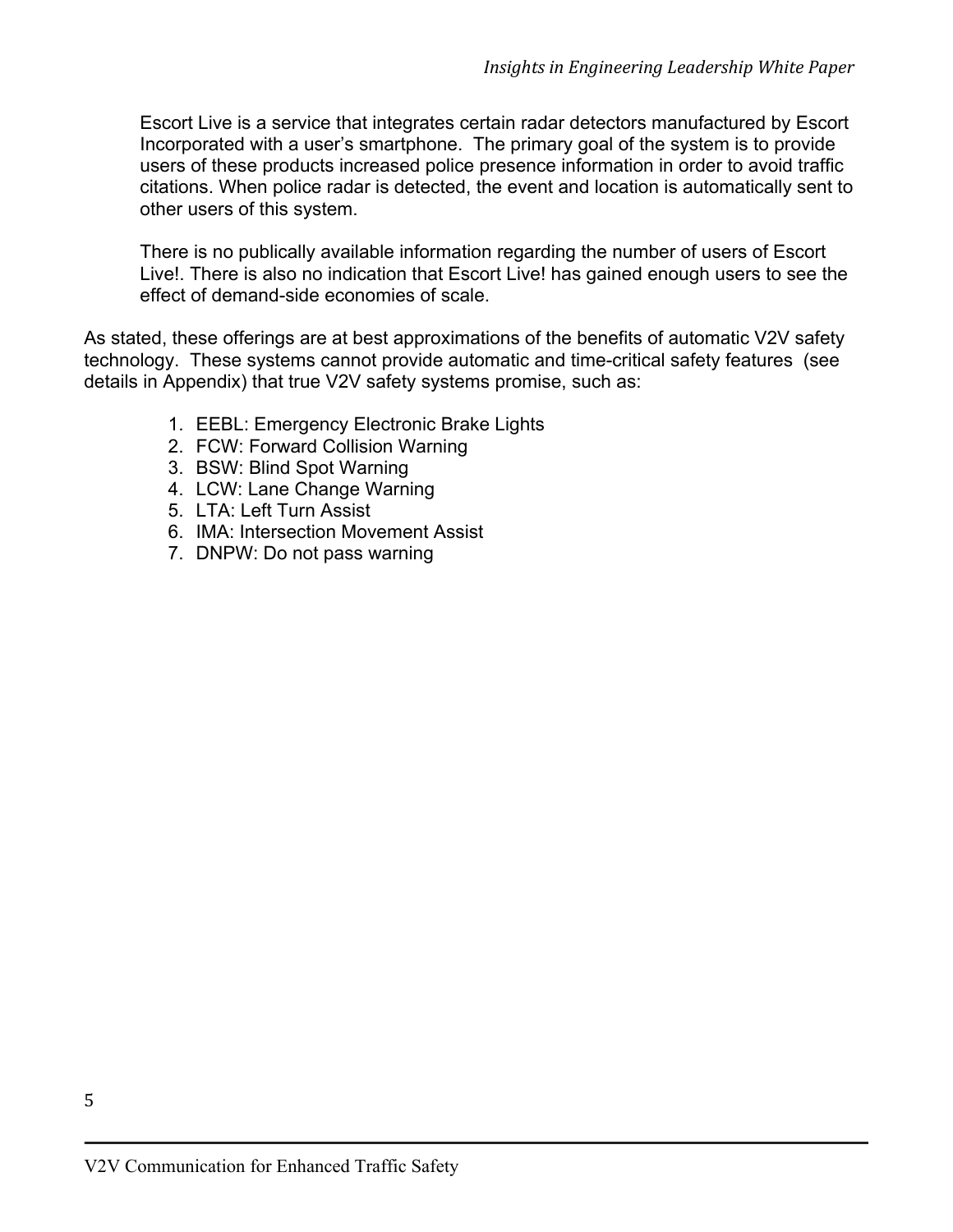## Section III: Technology

There has been an active work on Vehicle-to-Vehicle communication for the past 15 years with participants from government, and regulatory agencies, Standards organizations, most of the key automobile manufacturers, leading players in the silicon industry for communication and hardware platforms, and leading global software players.

The U.S. Department of Transportation (USDoT) has been one of the leading drivers in this space. Many other countries follow the USDoT's lead in research and technology directions to chart / mirror their own paths. The research arm of the USDoT, RITA (Research and Innovative Technology Administration), has been publishing reports for more than 10 years on the subject of V2V communication and innovations related to this technology. The communication technologies driven by Standards organizations within IEEE, ISO, and other as well as industry consortiums have culminated in technologies for short, medium and long range communication. These technologies are used for V2V, V2I (infrastructure), V2R (road side equipment), and other infrastructure related communication requirements. An important shift that RITA has highlighted in recent years is that communication to the vehicles, due to new disruptive technologies, will be the driving force for this technology rather than infrastructure development along roads [4].

There are still a number of open areas for innovation especially in the end-end verticals. Figure 3-1 provides a snapshot of the current players in this technology space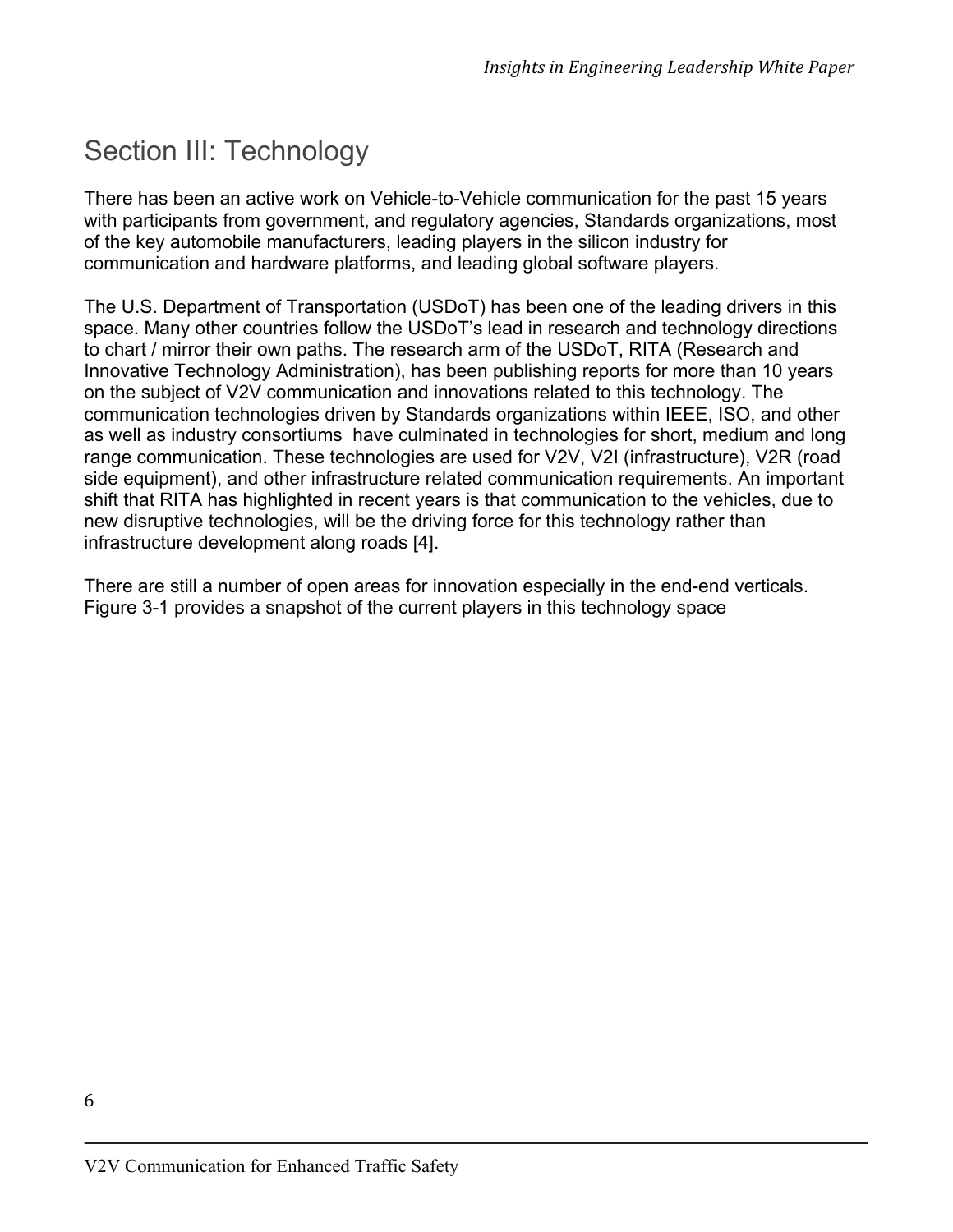

Figure 3-1: Vehicular Communications Space Technology Players and Segments

# **End-End Solutions with Intelligent Transport Systems**

Vehicular communication is largely motivated by the need to provide an Intelligent Transport System (ITS) [5], an effort initially lead by the USDoT. ITS are advanced applications to provide innovative services, traffic monitoring and management, information updates, and increase safety through smarter use of the transport network [6]. ITS has expanded and is more global in nature today with national and international organizations spanning the U.S. Europe and Japan.

ITS utilizes a number of technical areas that spans communication technologies, sensor, detection and positioning technologies, and platform and computational technologies. Artificial intelligence is thought to be an important corner stone amongst computational technologies. ITS communication encompasses short, medium and long range technologies. IEEE 802.11p with DSRC/WAVE has emerged as the main short range technology. Cellular communication technologies such as GSM, 3G/4G LTE are proposed for long range. Traditional GPS can provide position information. Position information can also be obtained by cheaper methods utilizing triangulation or vehicle identification by RSE sensors (Road-Side Equipment). Camera and roadside loop sensors are also used to gain vehicular information.

A driving force in ITS application is traffic safety and traffic monitoring and management.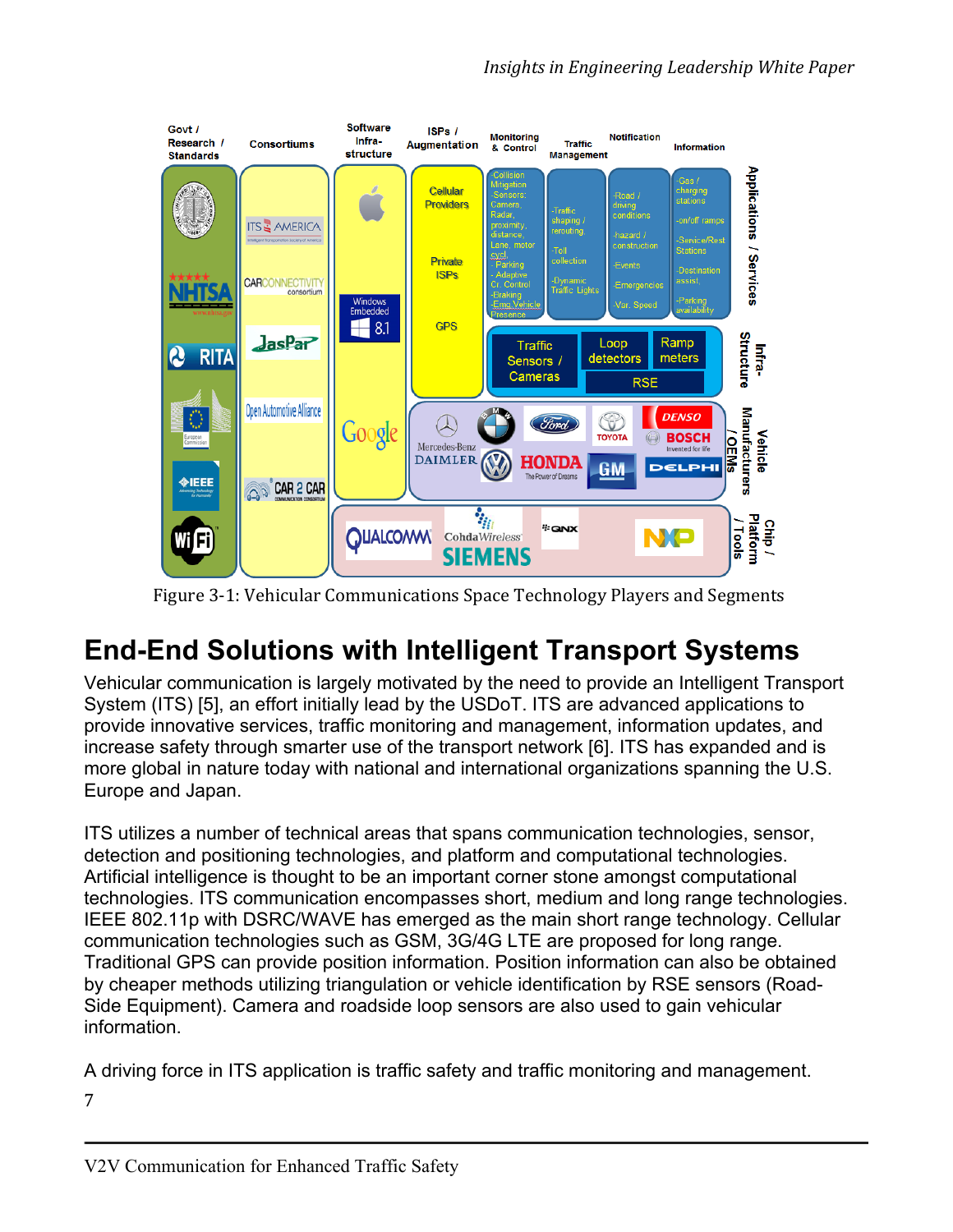Traffic safety can be significantly enhanced by information that alerts drivers on the presence of other traffic, safe traffic movement alerts (e.g. moving into an intersection), notification of traffic slow down, accidents, construction, and weather conditions. Traffic safety also includes emergency calls, especially automated.

Traffic monitoring is partially motivated by the need to monitor larger security issues (e.g. by the department of homeland security), but also to enhance eventual traffic safety (e.g. requirement of traffic signals, road expansion, HOV lanes requirements, etc.). Traffic monitoring will be a critical part of traffic control and shaping to allow better overall flow of traffic (providing alternate routes, variable speed limits, detection and enforcement of road usage rules violation). Traffic control is also crucial for emergency vehicles and traffic prioritization.

Enhanced services in ITS has a lot of financial potential from toll collection, pay to use priority lanes, advertisement services for local facilities, etc. Enhanced services could also provide information for fuel/charging stations, on/off ramp information, parking facilities, parking slot availability, etc.

The potential application space that vehicular communication opens up is large. A lot of innovative work is still open for new players.

#### **Communication Technologies and Standards**

The most critical component for vehicular end-end solution was the definition of Standards based communication technologies that would interoperate. Vehicular communication spans communication between vehicles (V2V), communication between the vehicle and back end infrastructure (V2I), and communication between vehicles and roadside equipment (V2R) which do not necessarily have to be communicating to the back end infrastructure. An example of such communication is shown in Figure 3-2 [7]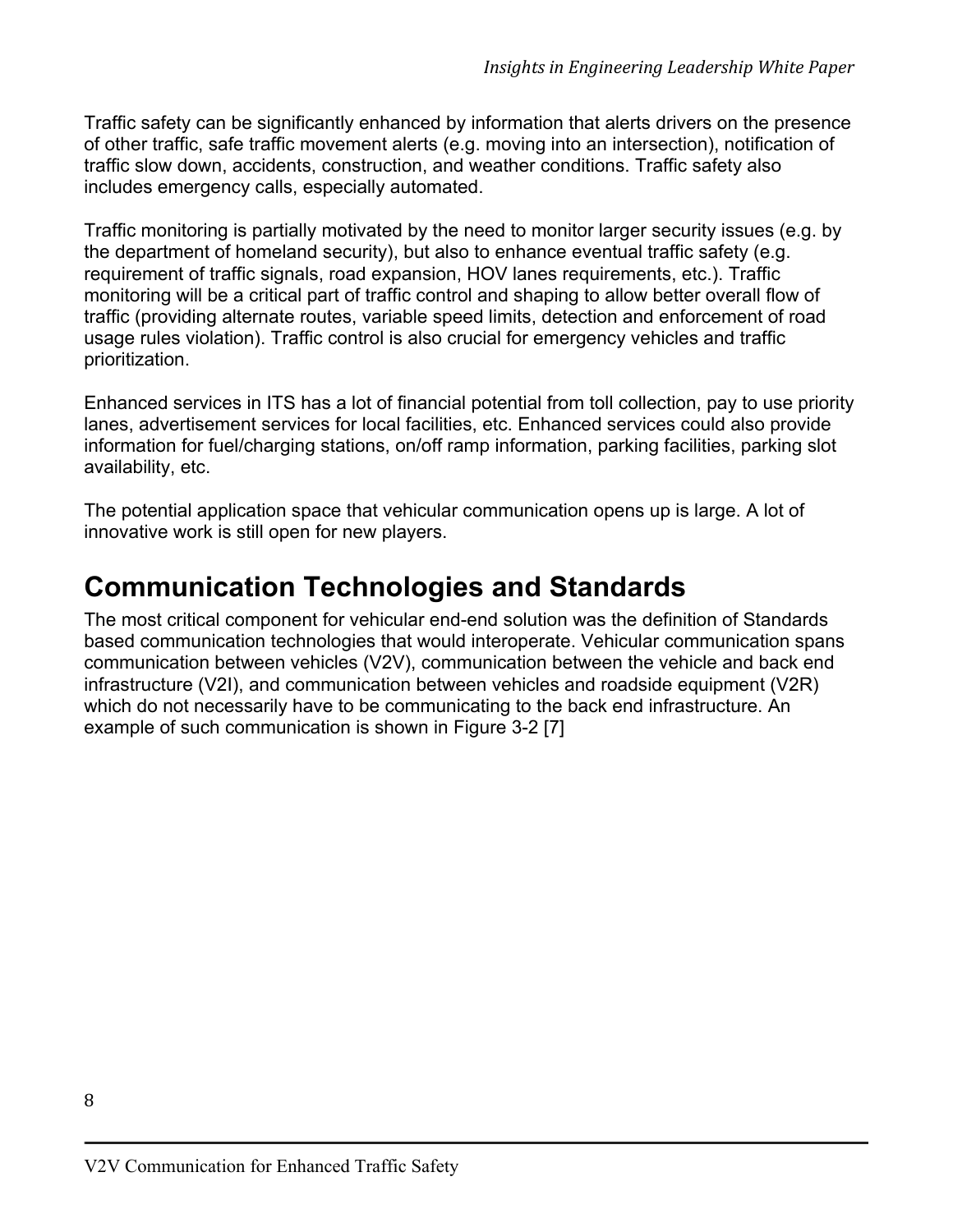

Figure 3-2: Example of Vehicular Communications

DSRC (Dedicated Short Range Communication) started out as a project within the USDoT to address the short range communication. It culminated in the adoption of IEEE 802.11p (an extension of IEEE 802.11) operating on the 5.9GHz band. It is now an approved WAVE (Wireless Access in Vehicular Environments) technology used to support ITS for vehicular communications. IEEE 1609 standards provided upper layer management support for the communication in DRSC and WAVE[8,9]. DSRC/WAVE is the primary communication protocol to be used for short range V2V and V2I communication.

Rounding out on the communication technologies, ISO (TC 204/Working Group 16) has lead an initiative called CALM [10] that defines an architecture that defines a set of wireless communication protocols that spans multiple modes of communication and multiple methods of transmission to be used for ITS. Figure 3-3 provides a picture of the layers that the different V2V technologies address.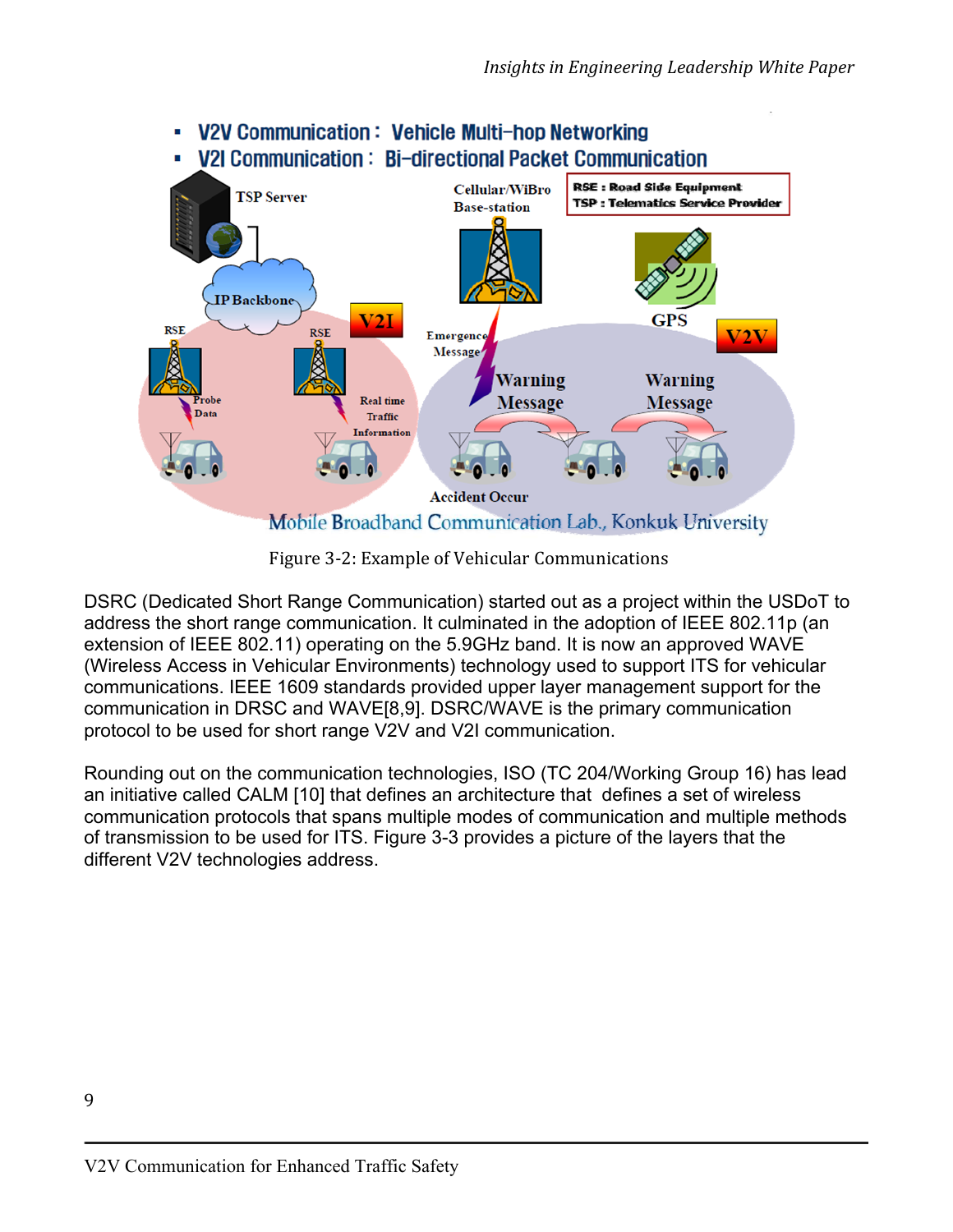



#### **On-Board Diagnostics Vehicle Interface**

Since early 1970 computers have started appearing in vehicles to efficiently control systems within. A natural progression of computers in vehicles was their use for diagnostics and the emergence of the OBD interface and associated protocols. By the late 1990s the current standardized form (ISO and SAE) of the OBD-II started appearing in vehicles [11]. OBD-II has since expanded to cover more than diagnostics, such vehicle identification, telematics, speed, RPM, fuel levels etc.. The relatively recent explosion in mobile/cellular and tablet based personal computers has spawned an entire industry of applications available on them that provide very user friendly information about the vehicle. The OBD-II interface provides an immediate access to first generation devices that can be used in vehicular communication without being fully integrated into the vehicle by the manufacturers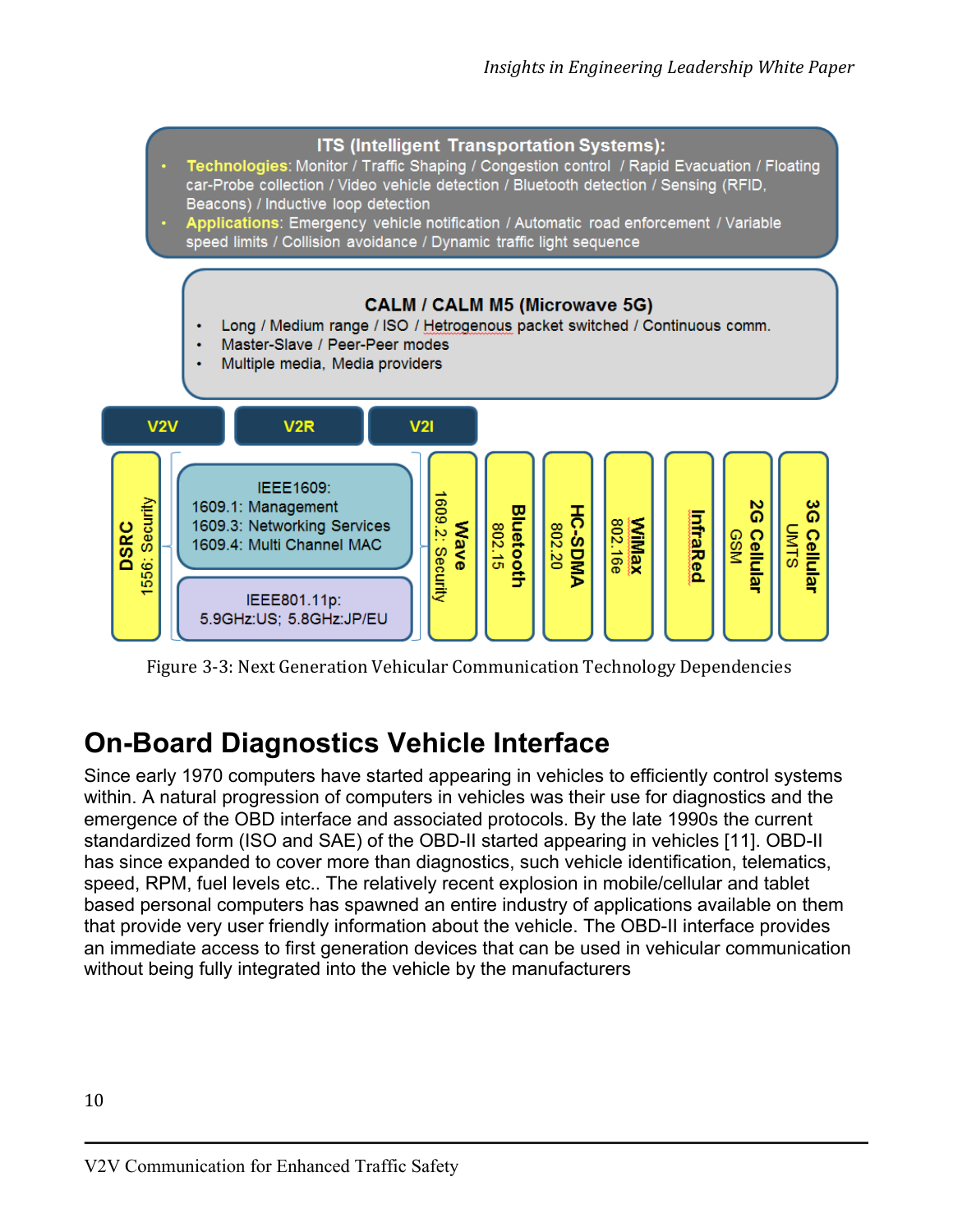## Section IV: Broad Contextual Factors

On February 3, 2014, the U.S. Department of Transportation's (DOT) National Highway Traffic Safety Administration (NHTSA) announced that it will begin taking steps to enable vehicle-to-vehicle (V2V) communication technology for light vehicles [12]. This announcement, indeed, provides a strong signal that the U.S. government plans to use IT to improve road traffic safety and utilization. However, there are multiple factors to consider for the V2V market to be successful.

### **Regulatory/Certification**

- Timeline for legislation: NHTSA stated that only after a pilot study, they will then begin working on a regulatory proposal that would require V2V devices in new vehicles. Estimated timeline for legal requirement approved is around 2018. The uncertainty in timeline will affect the investment plan from auto-vendors and the market penetration of V2V applications.
- Timeline for deployment: Before any deployment, a V2V device certification program must be established to ensure V2V devices from different vendors are compliance to the standards as well as interoperable. One possible entity for enabling such certification is the Wi-Fi Alliance. However, it takes time to commence a certification program as well as to establish test-labs.

# **Technology Variant**

It is likely that the underlying V2V communication technology is based on the dedicated short-range communication (DSRC) protocol working in FCC allocated 5.9 GHz band with bandwidth of 75 MHz and range of approximate 1 Km. However, it might also include traditional Wi-Fi as well as cellular such as 3G/4G LTE. This may need an interworking solution but will open up a bigger market penetration as well as quicker adoption of V2V applications.

#### **Global Adoption**

The DOT's action is the earliest globally among government entities, and is likely to accelerate the public policy decision-making of other countries that are evaluating or piloting technologies as well as to positively impact other technologies that will affect automobiles and road infrastructure, including e-call functions, vehicle-to-infrastructure communications and self-driving vehicles [13]. This will probably lead to economy of scale of adoption and market penetration.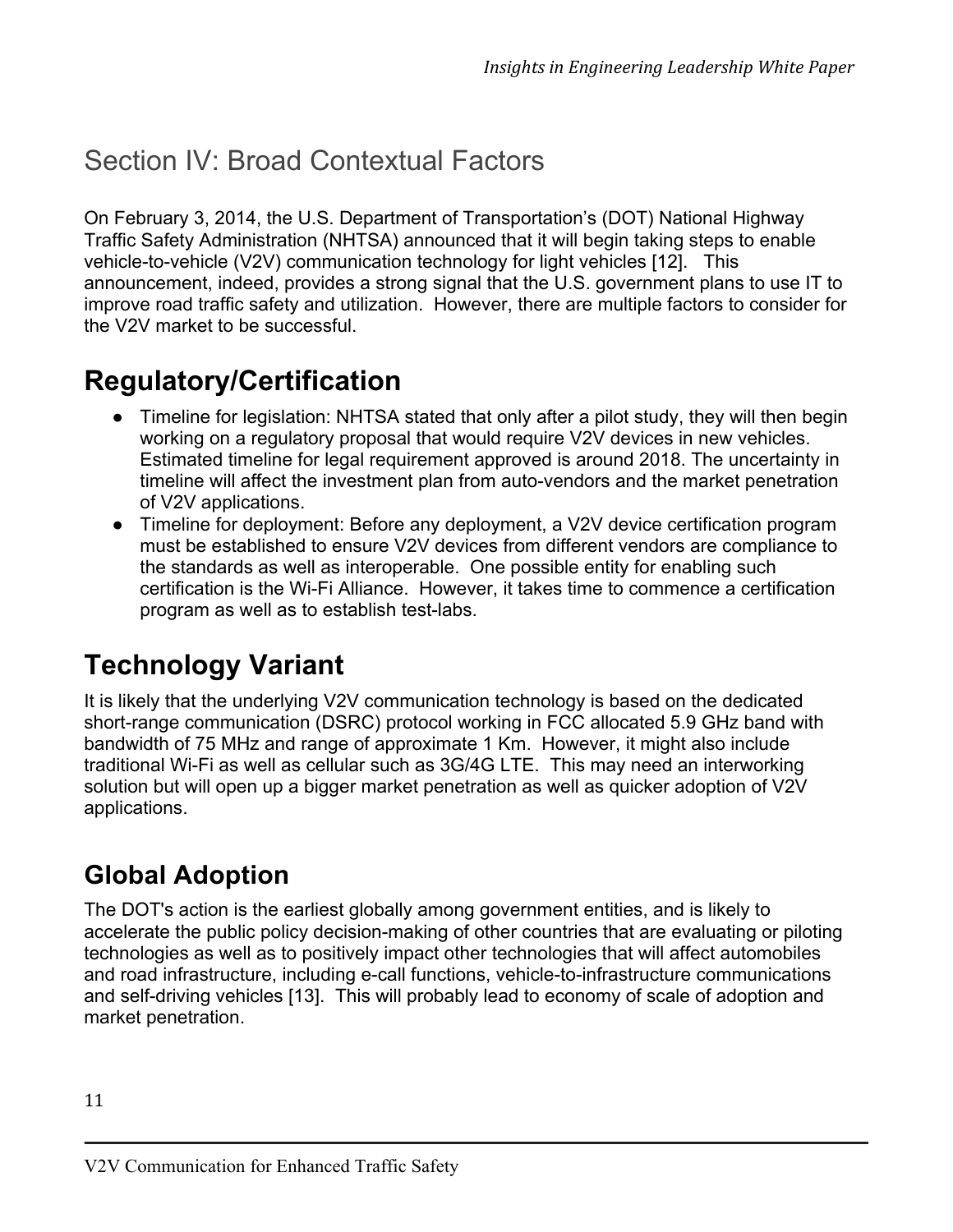#### **Consumer Demand for Road Traffic Safety**

Every year, there are about 34,000 traffic fatalities in the US. Studies showed that 60% accidents were avoidable with  $\frac{1}{2}$  sec prior warning [14]. Furthermore, V2V can affect > 82% non-impaired crashed over 16% for V2I. A recent study [15] showed that more than 80% of drivers would like to have some advanced V2V safety warning systems (see Table 4.1). As such, there is an immediate consumer demand for V2V warning systems and insurance company rate discounts could cause additional impetus.

#### Table 4.1: DRIVER ACCEPTANCE AS A FUNCTION OF SAFETY FEATURE

| <b>Features</b>                                 | <b>Acceptance Ratio</b> |
|-------------------------------------------------|-------------------------|
| <b>EEBL:</b> Emergency Electronic Brake Lights  | 91.4 %                  |
| <b>FCW: Forward Collision Warning</b>           | 90.5%                   |
| <b>BSW/LCW: Blind Spot/ Lane Change Warning</b> | 90.9%                   |
| <b>LTA: Left Turn Assist</b>                    | 83.8%                   |
| <b>IMA: Intersection Movement Assist</b>        | 95.5%                   |
| <b>DNPW: Do Not Pass Warning</b>                | 88.6%                   |

#### **Automakers/After-Market Suppliers Push**

Automakers and after-market suppliers are working on various initiatives to push adoption for V2V technology:

- Work with regulatory to define a deployment timeline for V2V based on their in-vehicle technology roadmap.
- Enrich the V2V safety warnings by introducing additional active safety systems (such as automatic braking)
- Appeal to consumers' need to extend their digital lifestyle to vehicle (e.g., link their smartphone to the in-vehicle systems)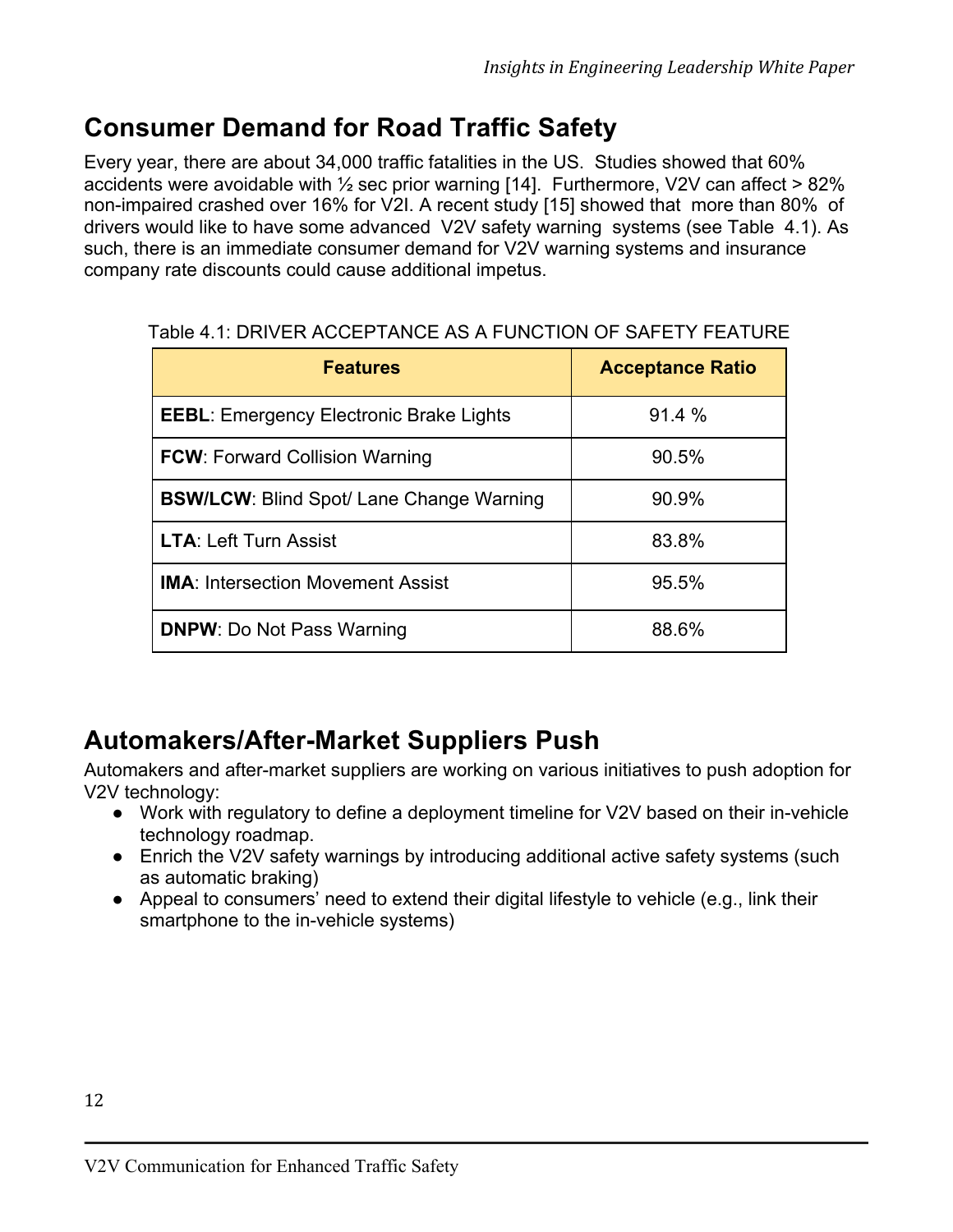# Section V: Current and Future Opportunities

### **Opportunities**

As part of the Internet of Things (IoT) and connected economy trends, connected cars offer huge commercial opportunities. Although estimates vary widely, they are usually in the order of billions of dollars. Just safety applications alone represent a major opportunity given the number of cars on the road. Improving safety is a key driver to getting vehicle connected because saving lives is something consumers, governments and businesses given their interests are all aligned. As we saw earlier in this report, there are major pushes from governments and businesses (automakers and equipment makers) on the adoption of V2V communication. Once cars become connected, beyond safety applications, many valueadded services such as infotainment can be added to the offering. Below is a graph [16] illustrating various commercial opportunities.



Figure 5-1: Next Generation Vehicle Communication Enablement Opportunities

# **Achieving Network Effect**

13 However, like any network, the benefits and values of connected cars are only achieved when critical mass is achieved via network effect [17]. The key challenges to wide adoption of V2V communication are: a) costs and b) convenience of installation. Even though car makers are looking to build in V2V communication capabilities into new cars, these features are likely to be only available in high-end cars first and are likely to cost thousands of dollars. Also, a key to adoption is availability of aftermarket equipment that can be installed into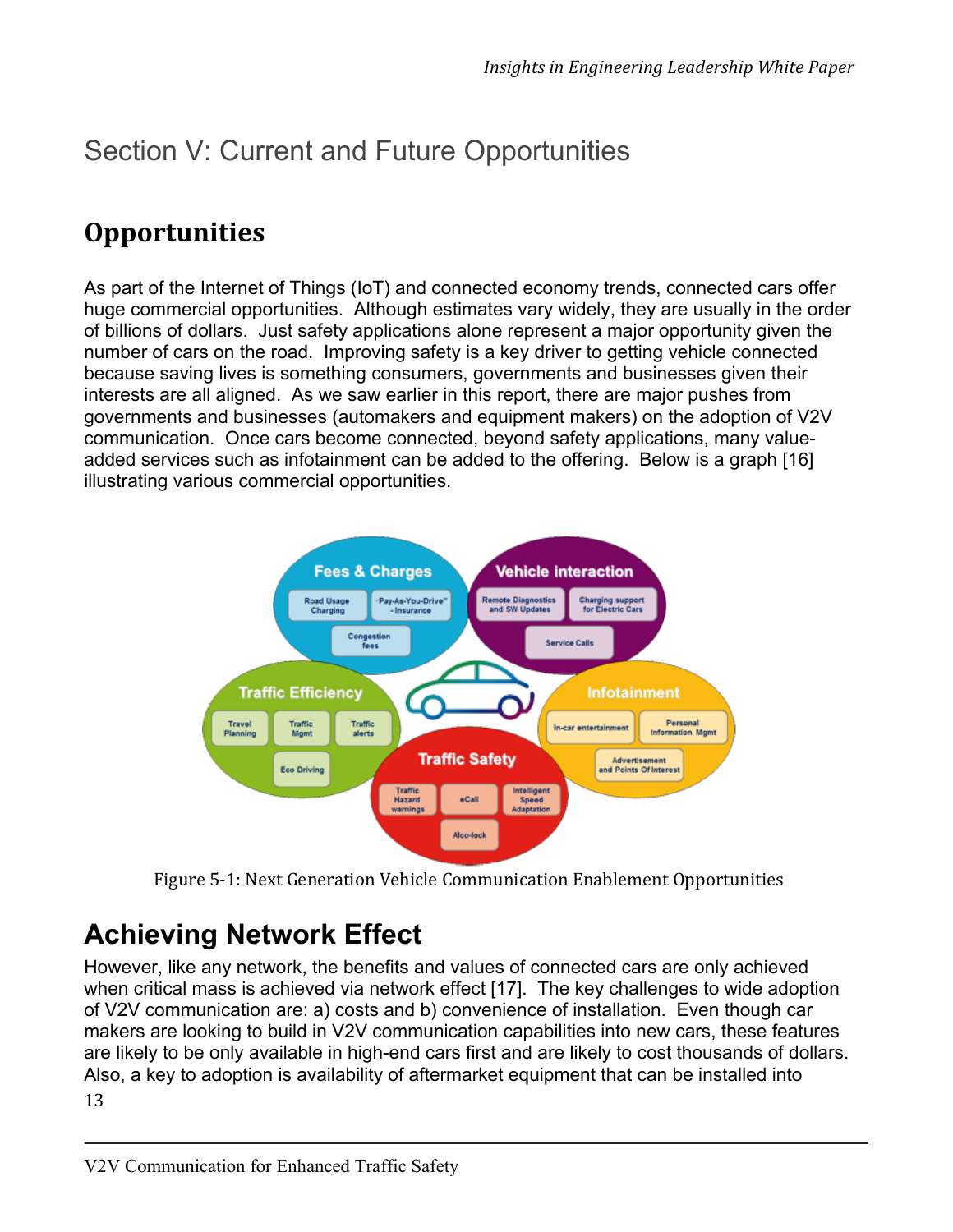existing cars. After-market adoption will be slow as we have seen with technologies like CD player and GPS. This is because it takes years to get a wide network of equipment installers trained in all local markets. Also, for consumers to install V2V equipment into their cars, they need to be convinced the benefits justify the costs and inconvenience. While consumers wait for costs to come down and see tangible benefits, they are waiting for others to be the first to cross the chasm of the technology adoption curve.

In order to accelerate the adoption of V2V technology, one possibility is to leverage and enhance existing technology and build on top of an existing user base. Since smartphones are now ubiquitous, V2V technology such as DSRC can be built into smartphones [18]. The computing capabilities of a smartphone provide a nice user interface to the driver. Once a few popular models of smartphones have V2V technology, a network is instantly created, especially in densely populated metropolitan areas. Benefits of V2V technology will become apparent, which will then cause more smartphones to adopt this technology. The snowballing effect will start to occur as more and more people adopt V2V communication using their smartphone and realize the benefits. This will eventually make V2V communication a standard feature.



Figure 5-2: V2V Market Enablement Prediction Path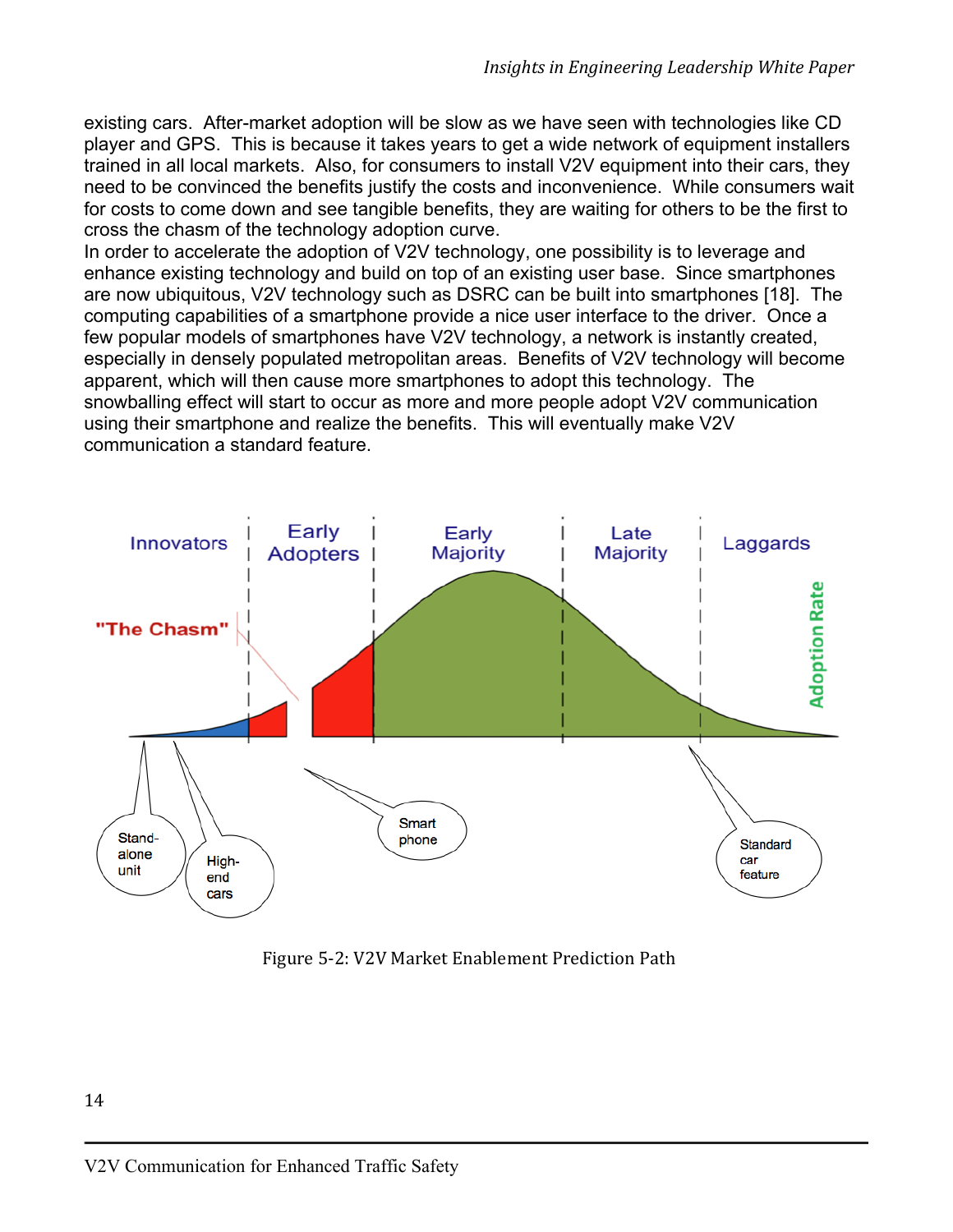## Section VI: Summary

It is clear that vehicle to vehicle (V2V) communication is a complex and broad subject. It is also clear that the foundation for each of the key technology and commercial enablers is either in place today or is getting sufficient attention so that any barriers to implementation are being addressed and resolved. From government standards and mandates, to technical capabilities, to viable economic models, V2V communications are on the near term horizon.

If any arguments could be mounted based on a lack of maturity, lack of infrastructure, lack of economic basis and so on, they would be quickly dispatched given the track record of the adoption of safety related technology in the American automotive market.

From ABS systems to seat belts to airbags, we see that once the American car buying public adopts the idea that some key pieces of safety technology is the right thing to have, what we typically think of as key adoption prerequisites get marginalized as mere details. V2V communication will become ubiquitous within several years; the enabling infrastructure and technologies are mere details.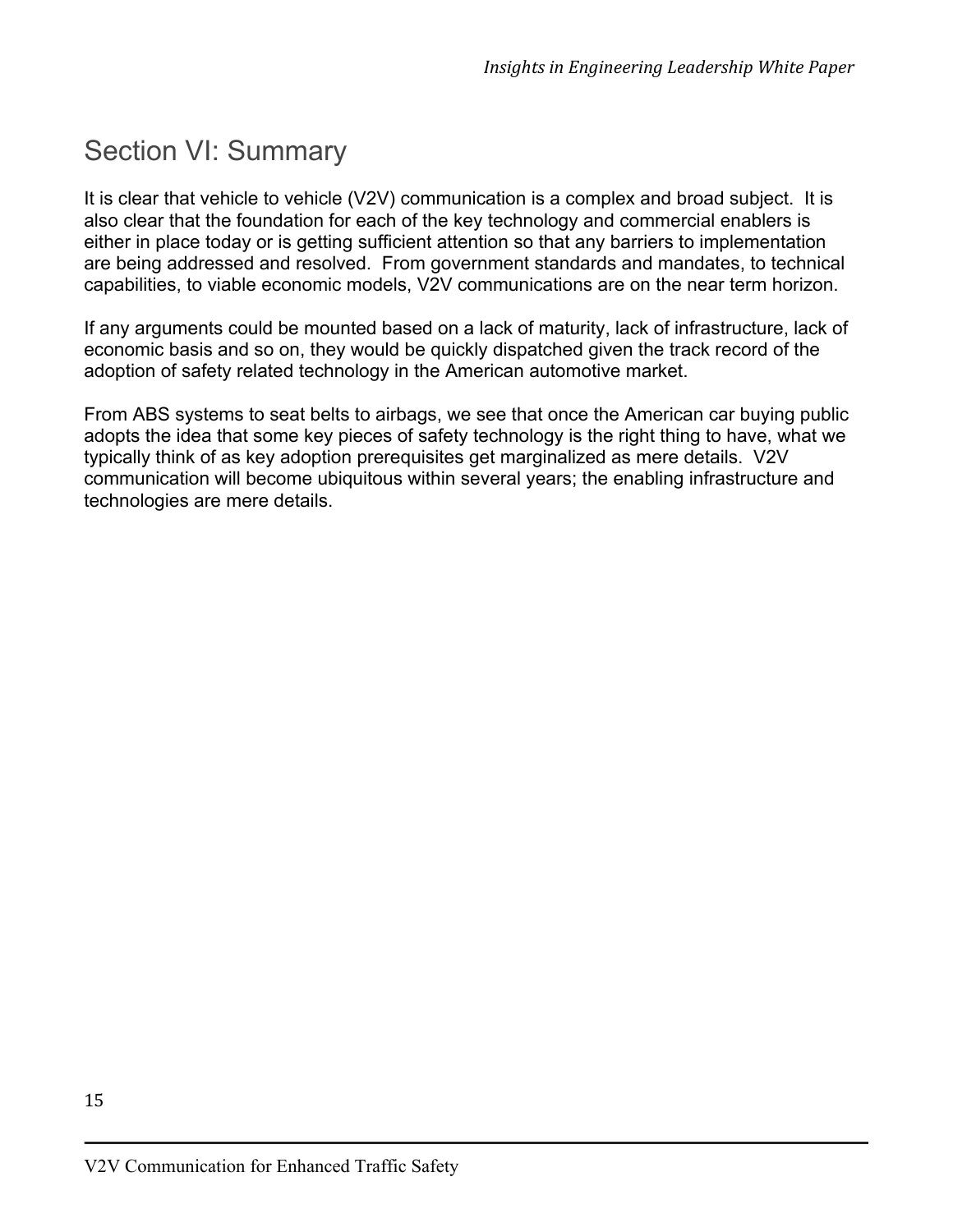# Appendix: Definitions of V2V Traffic Safety Features

- **EBL: Emergency Electronic Brake Lights =** enable a vehicle to broadcast a selfgenerated emergency brake event to the surrounding vehicles. Upon receiving such event information, the host vehicle determines the relevance of the event and then provides a warning to the driver if appropriate (particularly useful when the driver's line of sight is obstructed by other vehicles or bad weather conditions)
- **FCW: Forward Collision Warning =** warn the driver of the host vehicle in case of an impending rear-end collision with a vehicle ahead in traffic in the same lane and direction of travel. (help drivers in avoiding or mitigating rear-end vehicle collisions in the forward path of travel)
- **BSW/LCW: Blind Spot Warning/ Lane Change Warning =** warn the driver of the host vehicle during a lane change attempt if the blind spot zone into which the host vehicle intends to switch is, or will soon be, occupied by another vehicle traveling in the same direction. Also, provide advisory information to the driver whenever a vehicle in an adjacent lane is positioned in a blind spot zone of the host vehicle.
- **LTA: Left Turn Assist =** warn the driver of a host vehicle when making a left turn that it may not be safe to proceed because of oncoming traffic.
- **IMA: Intersection Movement Assist =** warn the driver of a host vehicle when it is not safe to enter an intersection due to high collision probability with one or more remote vehicles in cross traffic
- **DNPW: Do Not Pass Warning =** warn the driver when a slower moving vehicle cannot be safely passed using a passing zone which is occupied by vehicles with the opposite direction of travel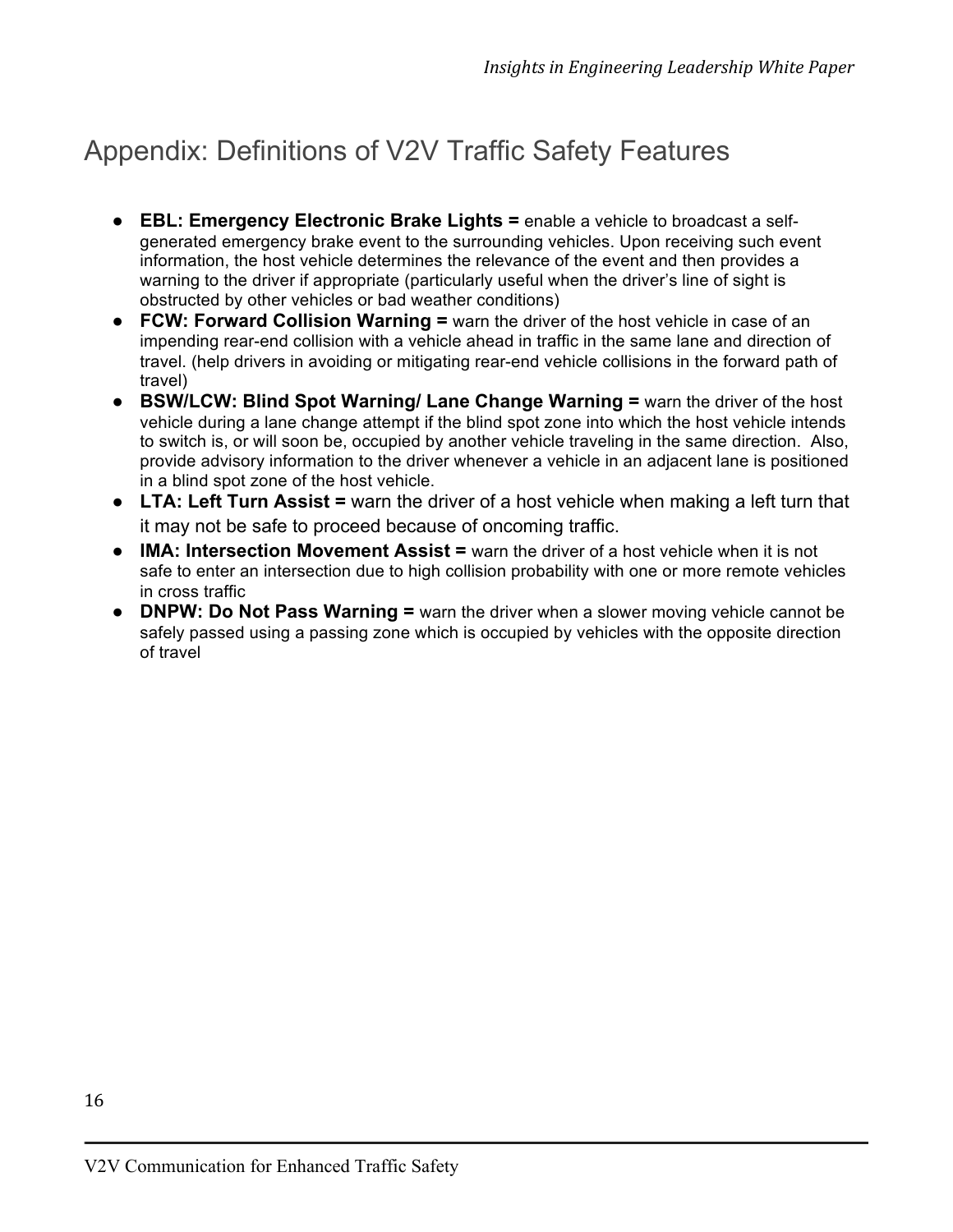#### **Bibliography**

[1] Google buys map-software provider Waze for \$1b: http://investvine.com/google-buys-mapsoftware-provider-waze-for-1b/

[2] Waze sale signals new growth for Israeli high tech: http://news.yahoo.com/waze-sale-signalsgrowth-israeli-high-tech-174533585.html

[3] **Wikipedia:** Waze http://en.wikipedia.org/wiki/Waze

[4] **RITA:** Intelligent Transportation Systems - Achieving the Vision

http://www.its.dot.gov/itspac/ppt/april2010/1\_ITSResearch\_Evolution.pptx

[5] **Wikipedia:** Intelligent Transportation System http://

en.wikipedia.org/wiki/Intelligent\_Transportation\_Systems

- [6] **Wikipedia:** V2V http://en.wikipedia.org/wiki/V2V
- [7] **Konkuk University:** V2V and V2I Communication http://www.sigcomm.or.kr/icat/icat2010/d5.pdf
- [8] **Wikipedia:** 802.11p http://en.wikipedia.org/wiki/802.11p
- [9] **Wikipedia:** Dedicated Short Range Communications http://en.wikipedia.org/wiki/DSRC

[10] **Wikipedia:** CALM http://en.wikipedia.org/wiki/Communications,\_Air-

interface, Long and Medium range

[11] **Wikipedia:** On Board Diagnostics http://en.wikipedia.org/wiki/ODB2#OBD-II [12]

http://www.nhtsa.gov/About+NHTSA/Press+Releases/2014/USDOT+to+Move+Forward+with+Vehicle -to-Vehicle+Communication+Technology+for+Light+Vehicles

[13] https://www.gartner.com/doc/2664419/government-clarify-terms-boost-vv

[14] C. D. Wang and J.P. Thompson. Apparatus and method for motion detection and tracking of objects in a region for collision avoidance utilizing a real-time adaptive probabilistic neural network, 1997. U.S. Patent No. 5,613,039.

[15] http://www.safercar.gov/staticfiles/safercar/connected/Driver\_Acceptance\_Clinics\_Results.pdf

- [16] http://www.ericsson.com/thecompany/press/mediakits/connected-vehicle
- [17] http://en.wikipedia.org/wiki/Network\_effect
- [18] http://analysis.telematicsupdate.com/v2x-safety/smartphones-adas-and-connected-car